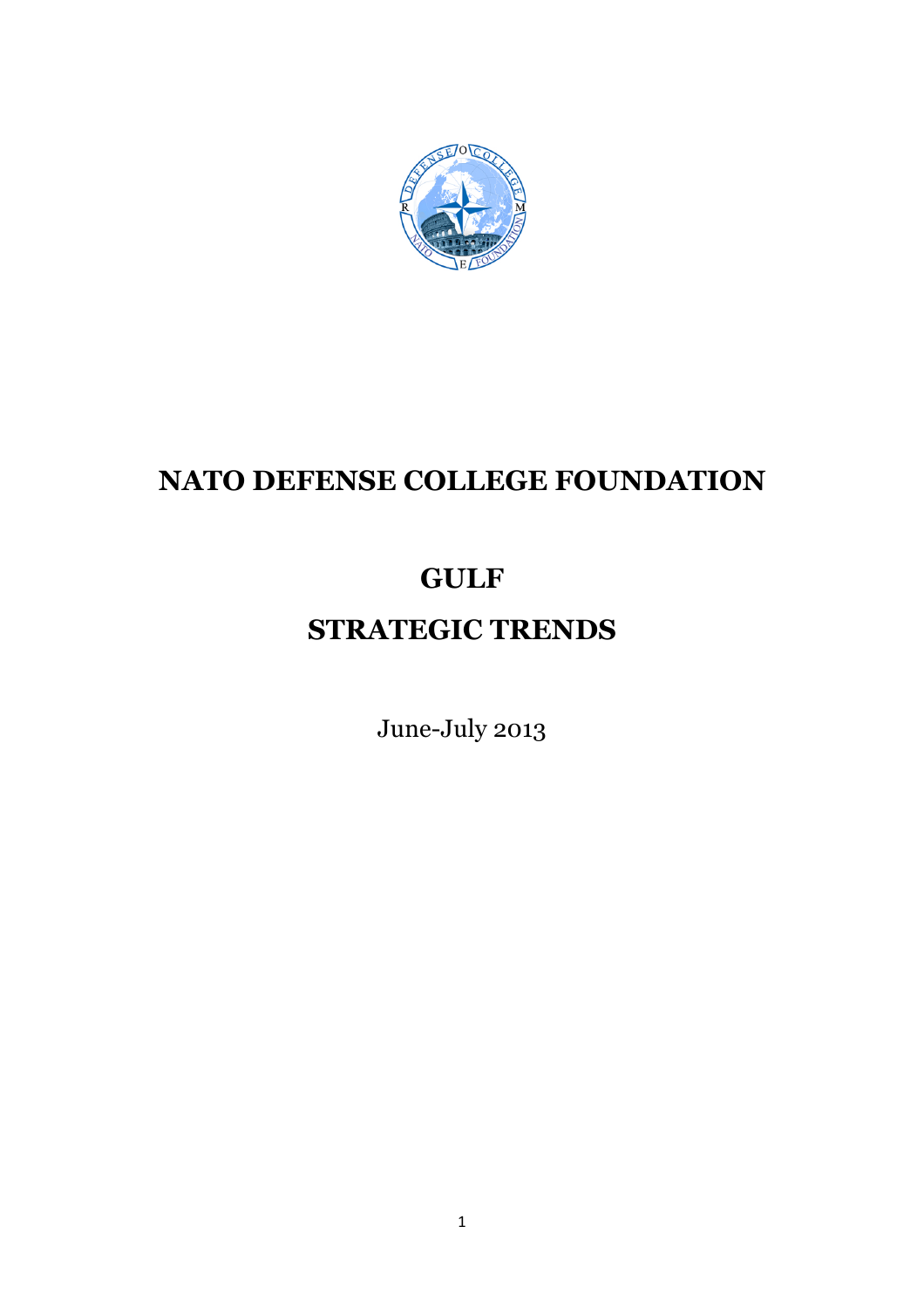## **Executive Summary**

Adjusting to the new political environment created by the rapid growth of the blogosphere and the rising popularity of social networks and mass media (especially among the youth) is still an ongoing exercise for the Gulf states.

Discontent at the political status quo is expressed mainly by two groups: the new youth groups and the older "Islahiyyin" ("reformist" in Arabic), traditionally grown in the Shi'a minority, which resides mainly in the East region on the Gulf shores.

Thus the main single factor of destabilization is external and consists in the rise of sectarian violence from the Syrian crisis spill over interfering with domestic politics. The Gulf governments keep therefore a watchful eye on every possible connection. For instance, since ar-Riyadh is upset by the role of Hizballah in Syria, the Saudi ambassador in Lebanon has threatened to deport supporters of the group, in coordination with similar moves by the other GCC countries.

Other political changes are almost all non-traumatic and give the sense of a more or less functioning regional balance and of the slow progress of state consolidation in spite of all the present internal problems. Among these one can mention: the coming to the throne of the new Emir of Qatar, the end of the sanctions against Iraq (Chapter 7 of the UN Charter), the normalisation of the relations between Iraq and Kuwait, the holding of the postponed provincial elections in the Iraqi governorates of Anbar and Nineveh and the terrorist event in Bahrain.

## **Situation Report**

### *Saudi Arabia*

Saudi Arabia is still working in adapting to the new political environment created by the rapid growth of the blogosphere and the rising popularity of social networks and mass media. The 29th of June a court has sentenced seven cyber activists to terms of prison between five and ten years, charging them with stirring to protests, mainly using Facebook. The men have all admitted posting in Facebook pages to support the leading Shi'a cleric Tawfiq al-Amer, who was arrested in February 2011 after calling for a constitutional monarchy.

Two main groups express their discontent at the political status quo: the new youth groups and the older "Islahiyyin" ("reformist" in Arabic), traditionally grown in the Shi'a minority, which resides mainly in the East region on the Gulf shores. In many respects, the goal of the new youth groups (the release of political prisoners and a constitutional monarchy) are not dissimilar to those of the older Islahiyyin. Differences regard mainly time frames and tactics.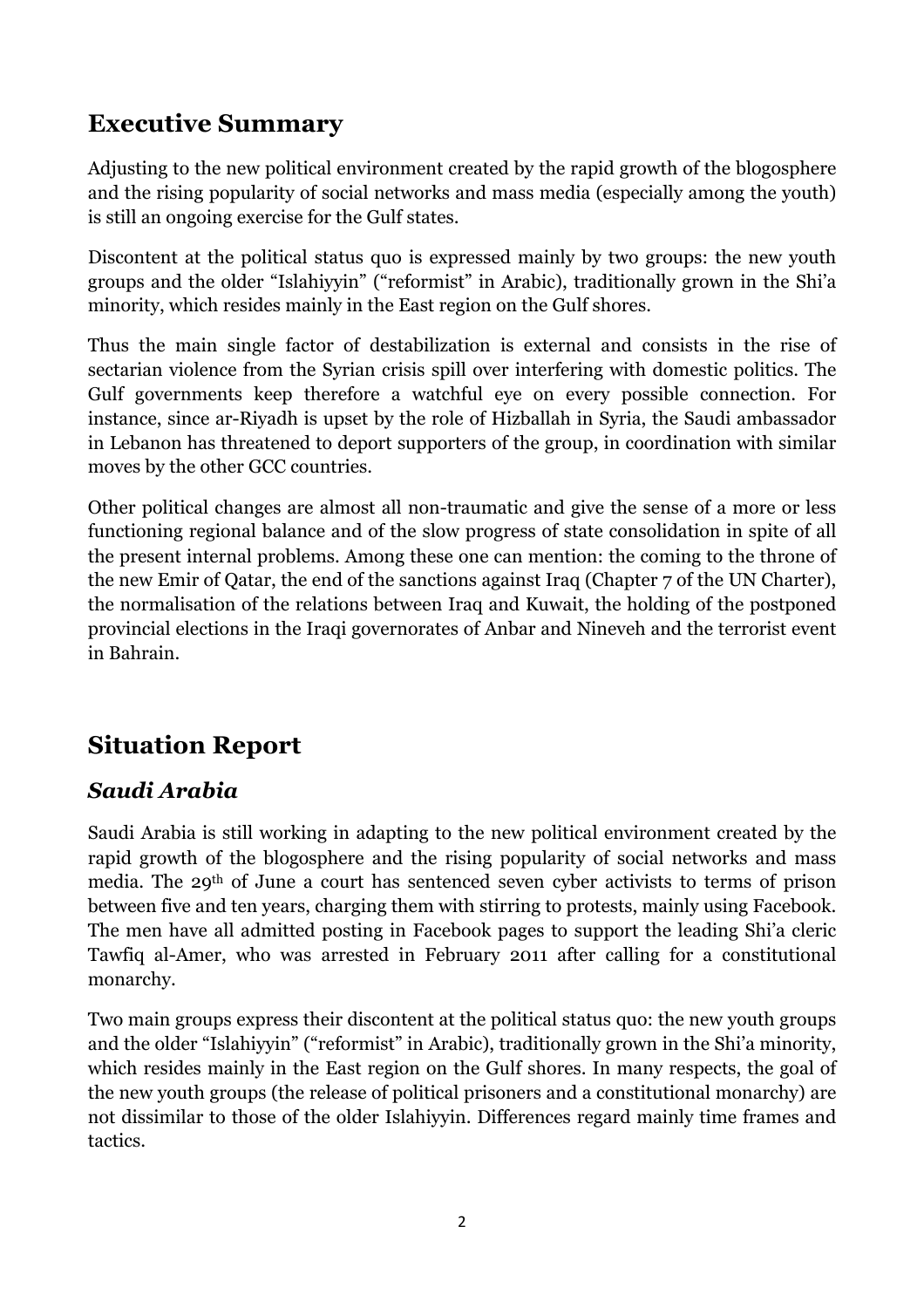The simmering discontent which destabilizes the Eastern region has certainly roots in the sectarian discrimination suffered by the Shi'a minority, but it would be wrong to interpret it as a purely localised or narrowly Shi'a issue. Many of the protesters' demands do not relate specifically to Shi'a rights and ask for a wider change of the status quo, a request shared by the new youth groups.

So far the government's inclusive strategy of answering these requests with a tried and tested mix of economic measures and benefits has worked, allowing a controlled modernisation of the state and the society.

An example is given by the official decision to switch the start of the weekend from Thursday to Friday: a similar proposal was rejected in 2007, notwithstanding the lobbying of the Saudi business community, and left Saudi Arabia as the only country among the sixmember Gulf Cooperation Council to persist with the old format and only three working days in the week. Another sign of a shifting attitude towards change is the surprising new campaign against domestic violence launched by the Khaled Foundation, a novelty also because it is a Saudi version of the international "White ribbon campaign".

The main single factor of destabilization is external and is given by the political domestic impact of the Syrian sectarian violence. The Saudi government keeps therefore a watchful eye on every possible linkage. For instance, since ar-Riyadh is upset by the role of Hizballah in Syria, the Saudi ambassador in Lebanon has threatened to deport supporters of the group, in coordination with similar moves by the other GCC countries.

#### *Iraq*

Terrorist assaults continued unabated in Iraq also in June and July: spring and summer 2013 were the bloodiest seasons since the peak of casualties in 2006-2007. The 7th of June, 80 km northeast of Baghdad in the province of Diyala, an Iraqi suicide bomber hit Shi'a Iranian pilgrims on a bus, leaving nine dead. Two days before at least 14 people were shot dead by gunmen masquerading as militaries manning a checkpoint on a central Iraqi highway southeast of Ramadi. Then a wave of car bombs rocked central and northern Iraq in the province of Diyala, killing 57 people (10/6/2013).The 18th of June two coordinated suicide bomb attacks at a Shi'a mosque in Baghdad killed at least 29 people. Six days later ten car bombs exploded across Baghdad, killing nearly 40 people.

Not only Al-Qa'ida's local wing seemed to have a role but also other Sunni armed groups, including the Naqshbandi Army, an expanding network of outlawed Ba'ath members and ex-army officers.

Sectarian strife did not relent among other ethnic groups as well: the  $25<sup>th</sup>$  of June two suicide bombers targeted a protest camp set up by ethnic Turkmen north of Baghdad demanding better security for the area. Two days after at least 16 people were killed in a series of bombings that struck crowded cafes in and around Baghdad. The 1<sup>st</sup> of July a suicide bomber blew himself up at a mourning ceremony inside a Shi'a mosque in the town of Muqdadiya. Seven days later a series of attacks in Mosul and southeast of Baghdad left 15 dead on the ground. Moreover, the Sunni governor of the Sunni dominated province of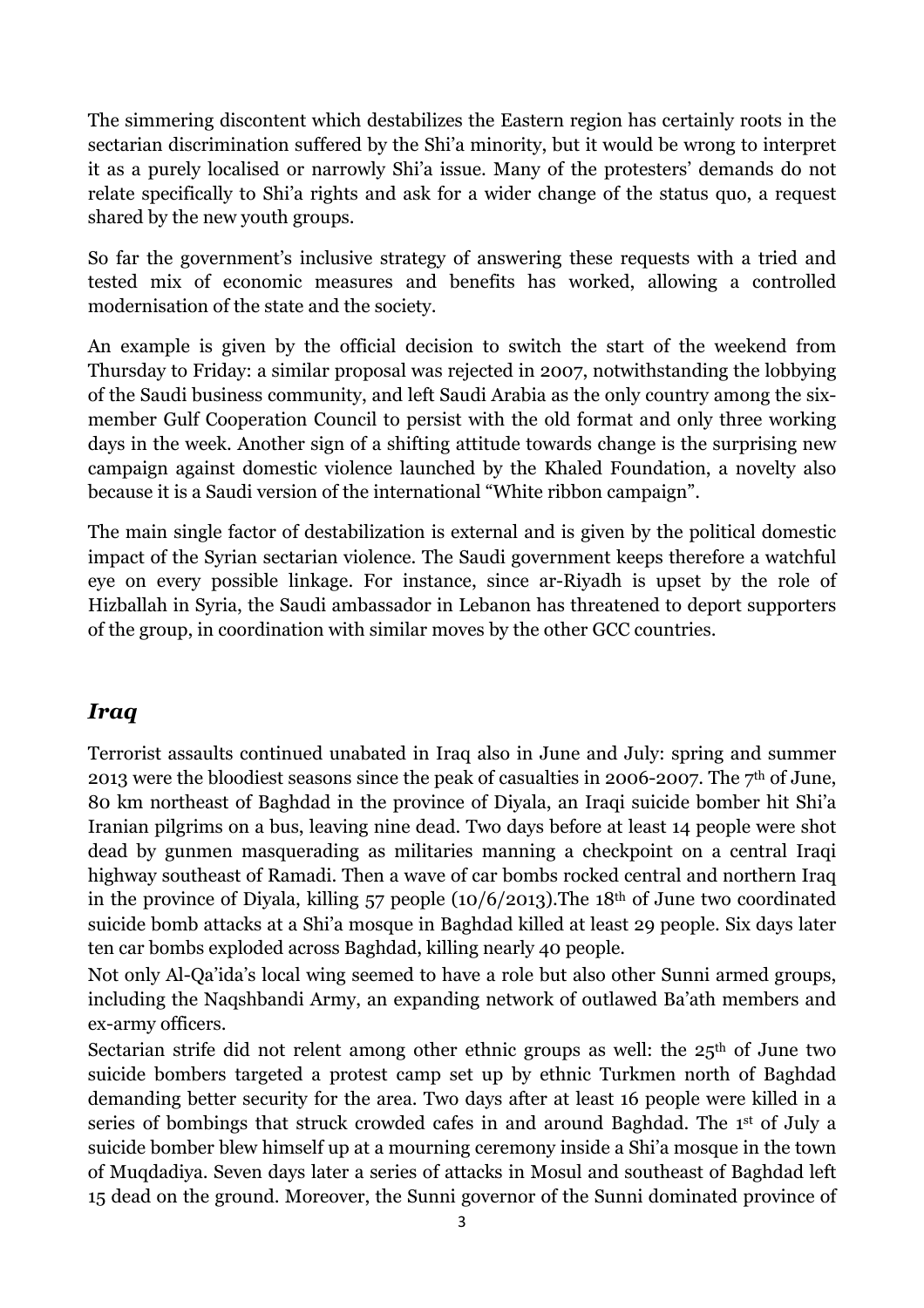Nineveh escaped an assassination attempt that left two people killed and three other wounded (13/6/2013).

There is a debate among analysts and politicians whether what is raging in Iraq is actually a civil war or not. On one hand those who answer positively do so focusing on internal factors, such as the Sunni-Shi'a divide and the ability of Iraqi politics to deal or not with the challenging transition towards a functioning nation-state. On the other those who deny the existence of a civil war focus on a regional and global analysis and tend to emphasize the role of Al-Qa'ida and of Al-Qa'ida in Iraq (AQI).

Far from being exclusive these two approaches are instead complementary in a situation that resembles the civil war during 2006-2007. There is an increasingly violent regional confrontation between Sunni and Shi'a groups that involves in Iraq strong local and regional actors like AQI. Anyhow, qa'edists are in any case functional to the wider ethnic dimension encompassing the ideological one and take advantage from this first one.

A sign of these dynamic tensions was given by the difficulties besetting the merger in Syria between the Syrian jihadi group, Jabhat an-Nusra, and the Iraqi one, Islamic State of Iraq (ISI). First the merger was announced and then ruled out by a declaration of Al-Qa'ida's leader Ayman Al-Zawahiri, in a letter in which ISI's leader Abu Bakr Al-Baghdadi was rebuffed and his command limited to Iraq.

As a matter of fact if Sunni Arab grievances remain unanswered, Iraq may face further violence. However, the exacerbation of Sunni anger against the central Shi'a-led government has not so far translated into any unified or coherent political leadership. This leaves still room of manoeuvre to the Shi'a majority in trying to include the Sunni minority in the effort of building a state. A sign of this still viable opportunity was given by the postponed provincial elections in Anbar and Nineveh (20/6/2013). In the elections mainly local forces got good results, while prime minister Nuri al-Maliki was satisfied with the election of governor Fahdawi in Anbar. For the rest of the contenders, despite running in the most populous governorate after Baghdad, they were unable to be among the top 15 most voted politicians at national level: a fragmentation that allows reconciliation if well exploited.

## *Kuwait*

The 16th of June the Kuwait Constitutional Court declared the country's parliament illegitimate and ordered the end of the legislation, closing a phase of uncertainty opened last year by the Emir's decree to amend the electoral law. In question now are the July 25 elections, which will be probably a non-starter as it was the case with the previous ones in February 2012.

In parallel with this slow but ongoing reforming process, aimed at consolidating the state, Kuwait is engaged in a strategy of normalisation of all bilateral relations, especially those with neighbouring countries. An historic breakthrough in this respect has been the visit of the Emir to Baghdad (12/6/2013), which occurred two months after Iraq's acceptance of the final demarcation of the borders. The symbolic gesture of having the ambassadors of the two countries at the UN requesting to take Iraq out from the sanctions of Chapter 7 and to put it under Chapter 6 regime will have important economic and political benefits. One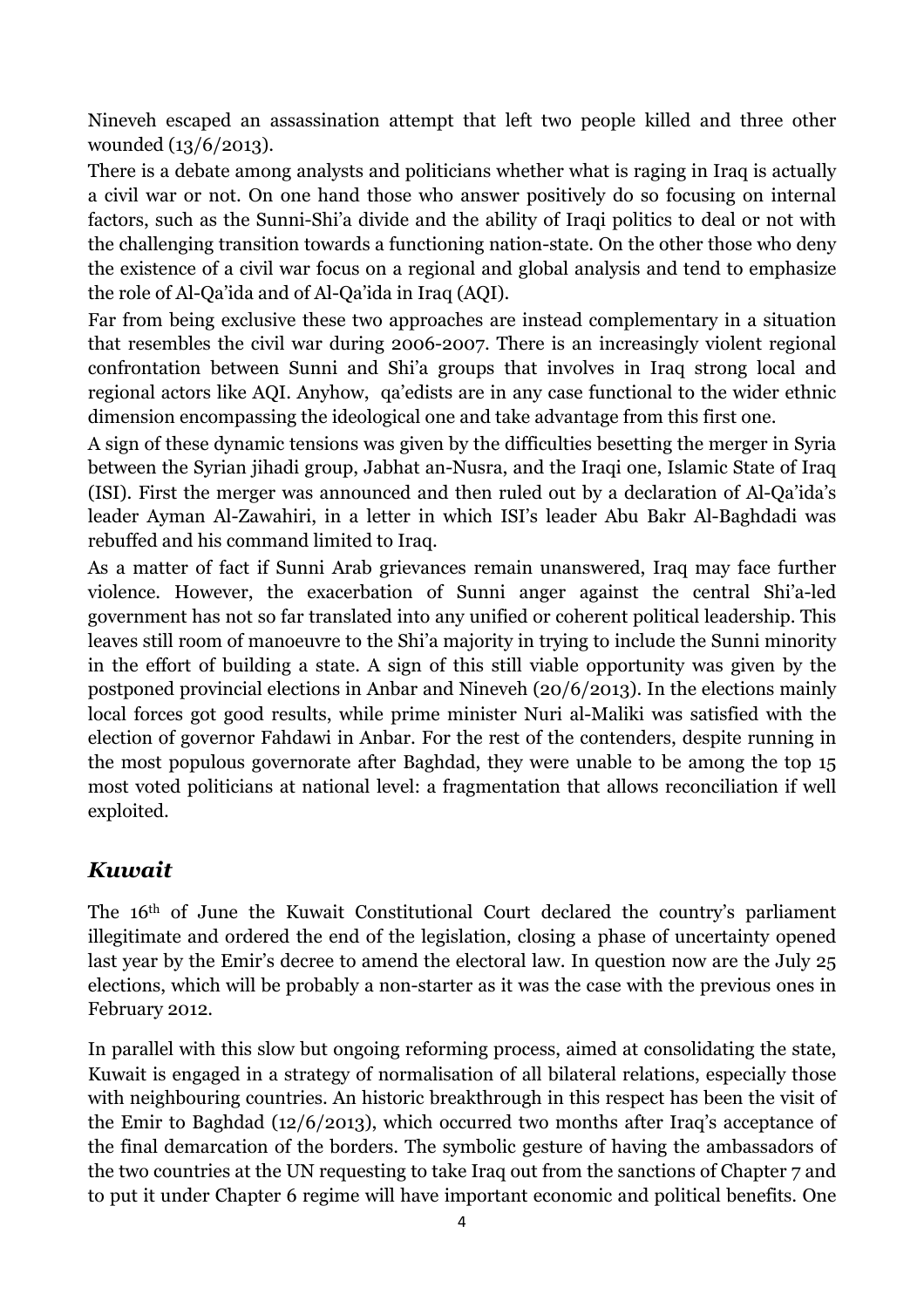dispute still opened is the Mubarak Port, a controversial project under construction near the Kuwaiti Bubiyan island, which raises Iraq's concern about the port's potential impact on Iraq's already limited maritime traffic in the Gulf.

The decision however to settle the rest of the war damage compensations under chapter 6 of the UN Charter will help the Kuwait government to deal with other thornier issues, such as the flux of private Kuwaiti donors which are helping the Syrian rebels.

This happens to be the work of the political opposition and, in contrast with Saudi Arabia and Qatari help, it is done outside any coordination with the USA, UK, France, Turkey or Jordan and especially outside any official channel set up with the Friends of Syria Group. It is unclear who the final recipients of these funds are, but there are signs that the assistance is going mainly to the Islamist component of the Syrian rebels.

#### *Oman*

Facing a decline in international tourism – a phenomenon which is common to all Gulf states except for the recent recovery showed by Dubai – Oman has put a lot of effort to revive domestic tourism. Part of this plan has been the renovation of Muttrah Market by the Muscat Municipality, which turned the place into a masterpiece. The Muttrah market is similar to other popular markets in the Gulf, such as the Bab al-Bahrain market in Manama and the Al-Hussein market in Cairo, among others, and enjoys a particularly beautiful setting between the nearby mountains and the sea. Another notable economic project is the development of the port of Duqm, with the launch of a nearby Special Economic Zone.

#### *UAE*

Even though the UAE are politically stable and more insulated than other countries from negative regional political trends, the government keeps a watchful eye on possible trouble makers, mainly Islamists. Sixty-one of them have been convicted of coup-plotting the 1st of July and received jail terms of up to ten years. The sentence attracted criticism by human rights groups. Many of the 94 defendants belong to al-Islah ("reform", in Arabic), a group known for its ideological proximity to the Muslim Brotherhood, and a brand for similar groups in the Gulf area.

In a different episode, the Dubai Police has arrested a man whose YouTube video showed an aggression in the street by an Emirati citizen against an expatriate driver (13/7/2013); the arrest put again the issue of foreigners' working conditions in the limelight and sparked a debate over the strict national laws on filming public scenes and people. The Dubai Police has made public the arrest on Twitter.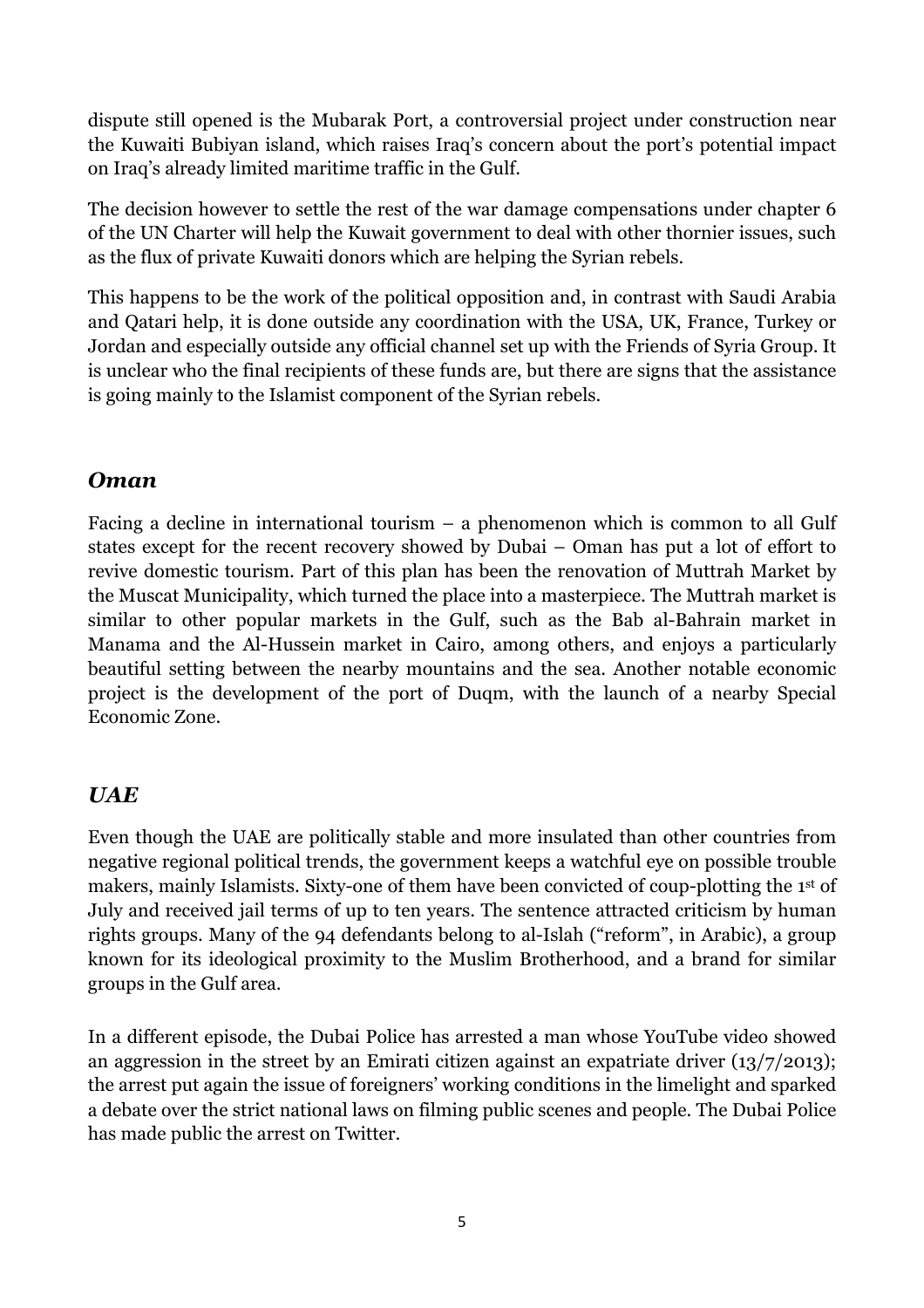### *Qatar*

The regional trend of a slow political change peaked in Qatar when Qatari Emir Sheikh Hamad bin Khalifa al-Thani announced the  $25<sup>th</sup>$  of June that he was transferring power to his son, Sheik Tamim bin Hamad al-Thani. The Al-Thani family has been in power in Qatar for almost 150 years, and Sheik Tamim at 33 will be the youngest leader in the Arab world.

The new emir indicated that he would continue his father's foreign policy and the appointment as foreign minister of the long-time deputy foreign minister, Khalid al-Attiya, a figure close to the previous emir and deeply involved in Qatar's international mediation efforts, should confirm this first impression. On the other hand the appointment of the new prime minister was read by analysts as a signal that the new emir will be refocusing on domestic affairs. In fact the new prime minister, Sheikh Abdullah bin Nasser al-Thani, has been Interior minister since 2005 and keeps has Interior as his second portfolio.

With the increasing complexity of the developments of the Arab Revolution, all the limits of Qatar's tiny dimensions vis-à-vis a growing international projection have come to the fore. Without a clear regional framework for any diplomatic effort, the motivations that built the elite consensus for overcoming the geographic constraints with a new geopolitical dynamism have faded, also because this approach has reaped in the last few months more problems than successes. This has been the case of the disastrous choice to buttress the Morsi government only weeks before its destitution, or of the growing criticism against Al Jazeera, or the waste of time and money in the Libyan expedition alongside ungrateful European powers.

It is therefore likely that at least in the first period of his rule the new emir will focus on internal matters as the first way to stabilize the country and reduce the costs brought by a long-term and punch-above-the-weight policy.

## *Bahrain*

In the first week of June at least five Bahrainis have been killed fighting in Syria. These deaths had an unusual impact in Bahrain, prompting a debate about whether the previously quietist image of the Bahraini Salafi movement still holds or whether there has been a change in identity, attitude or both.

These events may make more acute the political dilemmas on how to deal with the always volatile political internal situation by an already fragmented Sunni ruling elite, roughly divided between hawks and doves as far as the democratic empowerment of the Shi'a majority is concerned. Hardliners are mainly around the prime minister and are focused on maintaining the status quo at all costs. The 6th of July two attacks against Shi'a majority villages have left one police officer dead and at least three others injured.

In this context the efforts to destabilize the country from outside can be more effective. On 17 July a car exploded in the city of Riffa without causing any casualties. Riffa is close to